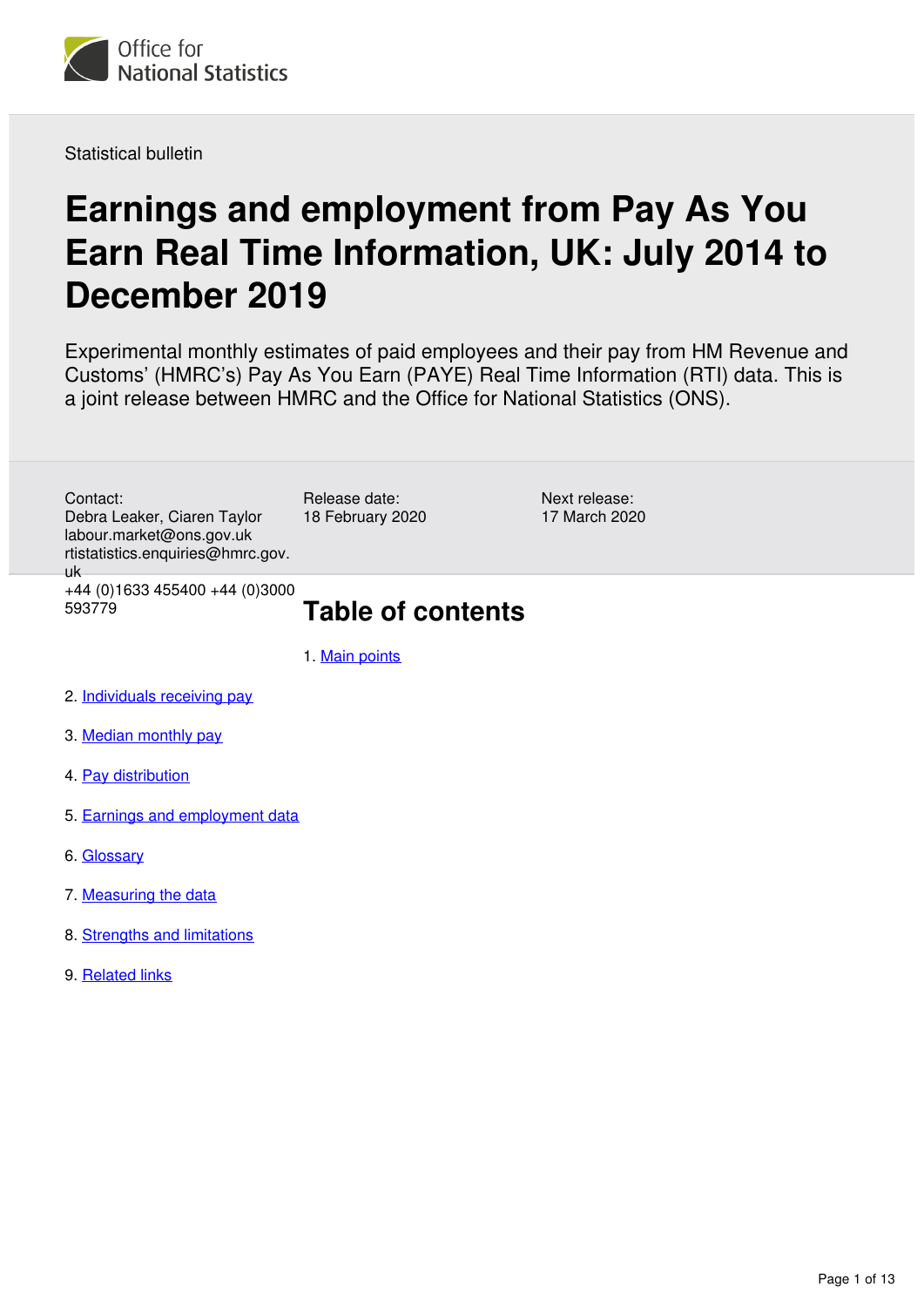## <span id="page-1-0"></span>**1 . Main points**

- The number of paid employees in the UK in December 2019 grew by 1.1%, compared with the same period of the previous year.
- Median monthly pay grew by 3.8% in December 2019, compared with the same period of the previous year.  $\bullet$
- Growth in median pay for employees in the three months to December 2019 was highest in Scotland (3.9%) and lowest in Wales (2.7%).
- Pay growth in the UK for employees was highest at the 25th percentile (4.2%) and lowest at the 10th percentile (2.5%) in the three months to December 2019, for the percentiles we have analysed.

## <span id="page-1-1"></span>**2 . Individuals receiving pay**

In December 2019, 29.1 million people were paid employees (Figure 1). This represents a 1.1% rise in paid employees when compared with the same period of the previous year.

#### **Figure 1: The number of employees has been growing over the past five years**

#### **Paid employees, UK, July 2014 to December 2019, seasonally adjusted**

## Figure 1: The number of employees has been growing over the past five years

Paid employees, UK, July 2014 to December 2019, seasonally adjusted



**Source: HM Revenue and Customs – Pay As You Earn Real Time Information**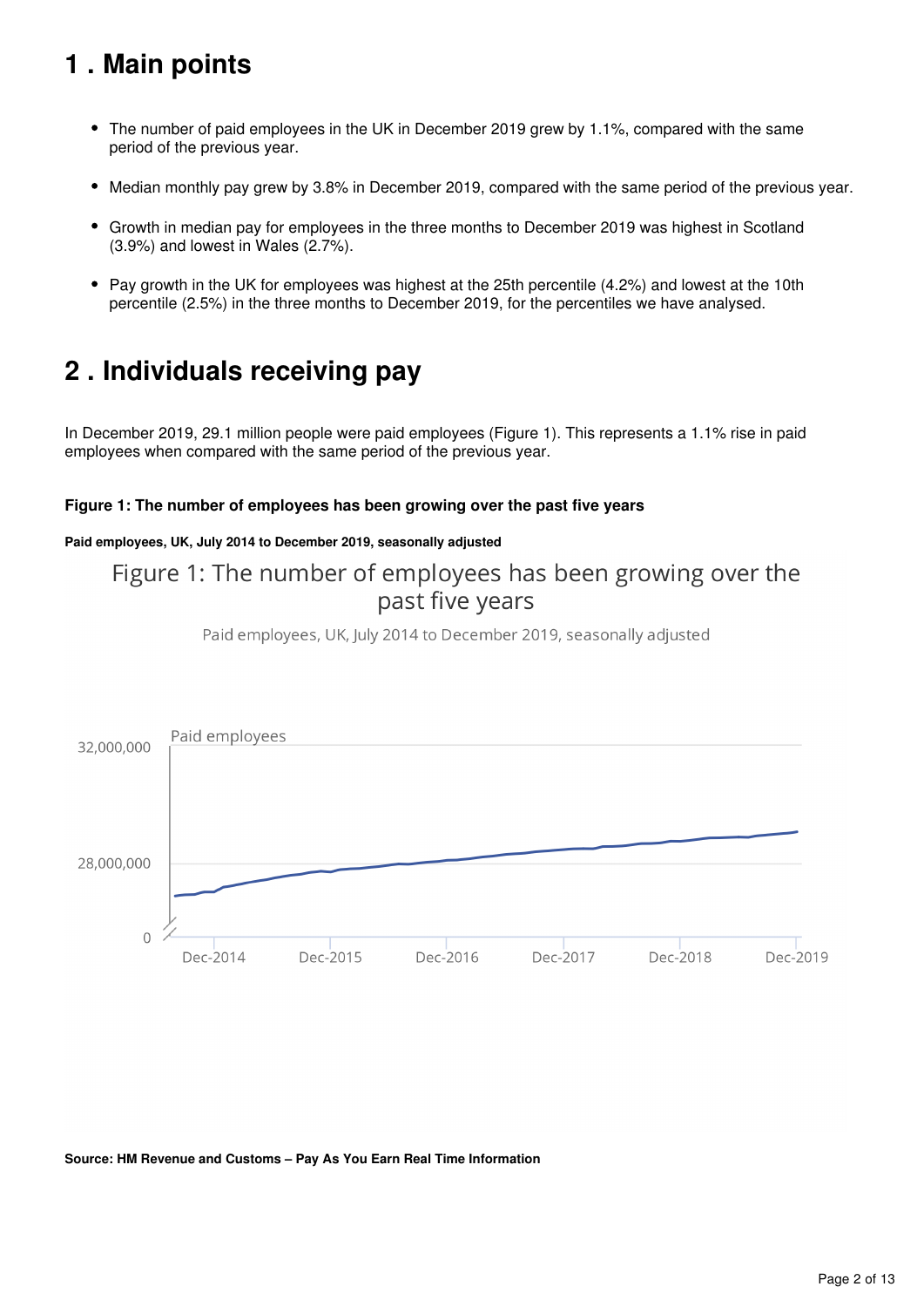Annual growth in the number of employees has remained broadly within a range of 0.9% to 1.4% over the past three years, following higher rates of growth prior to mid-2016 (Figure 2).

#### **Figure 2: Growth in the number of paid employees has been fairly steady over the past three years**

#### **Annual percentage change, UK, July 2015 to December 2019, seasonally adjusted**

## Figure 2: Growth in the number of paid employees has been fairly steady over the past three years

Annual percentage change, UK, July 2015 to December 2019, seasonally adjusted



#### **Source: HM Revenue and Customs – Pay As You Earn Real Time Information**

#### **Notes:**

1. Percentage change has been calculated using unrounded figures

## <span id="page-2-0"></span>**3 . Median monthly pay**

Median monthly pay for employees in December 2019 was £1,842 (Figure 3). This represents a 3.8% rise when compared with the same period of the previous year.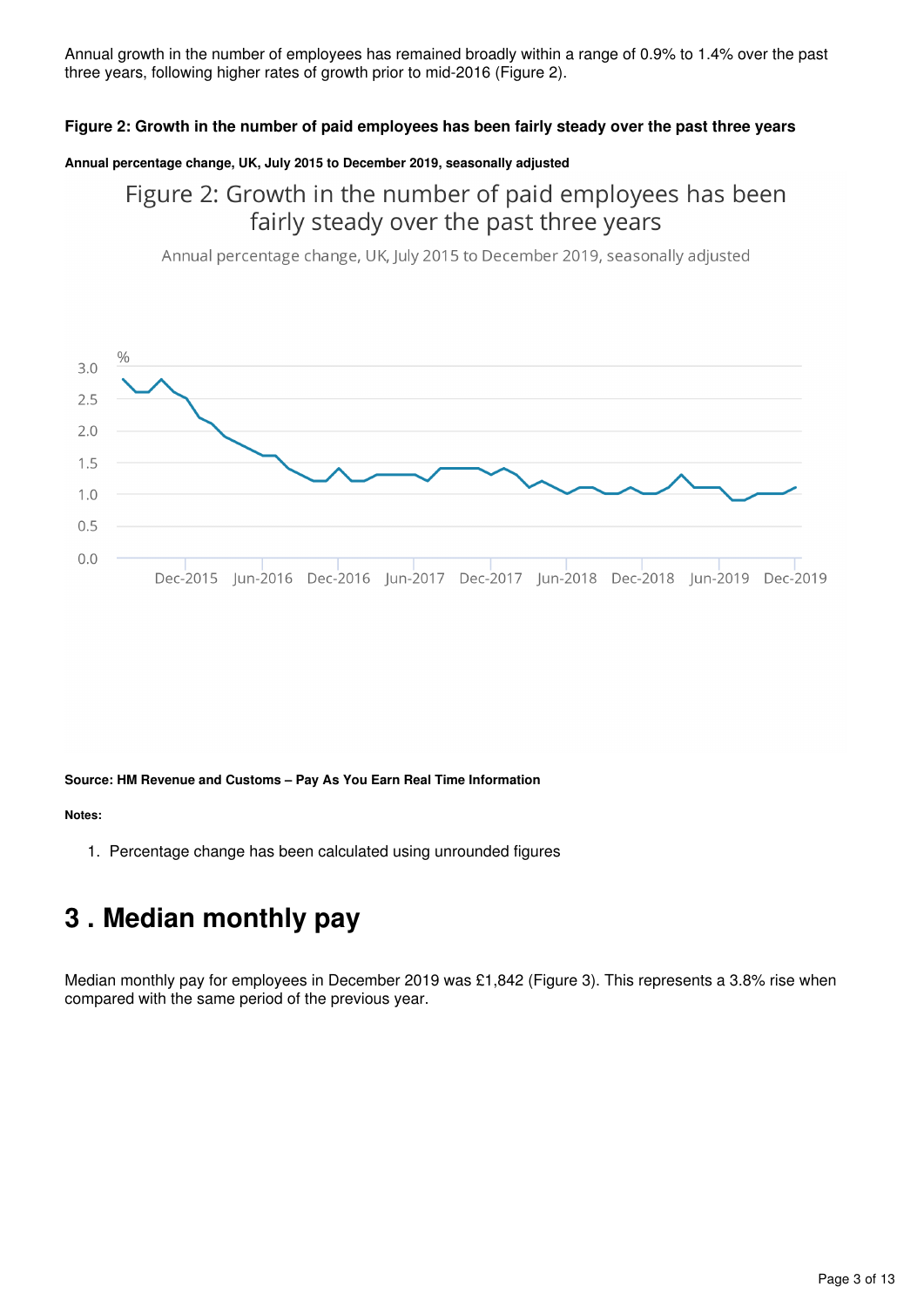#### **Median pay per month, UK, July 2014 to December 2019, seasonally adjusted**

## Figure 3: Median pay has grown over the past five years

Median pay per month, UK, July 2014 to December 2019, seasonally adjusted



#### **Source: HM Revenue and Customs – Pay As You Earn Real Time Information**

Growth in median pay has generally increased over the past four years, although there have been periods of deviation from this trend (Figure 4). Following a relatively stable period at around 2.3% between mid-2016 and mid-2017, pay growth generally increased. While pay growth has fallen from its peak of 4.6% in April 2019, it is not yet clear whether this marks a break from its previous upwards, but volatile, trend.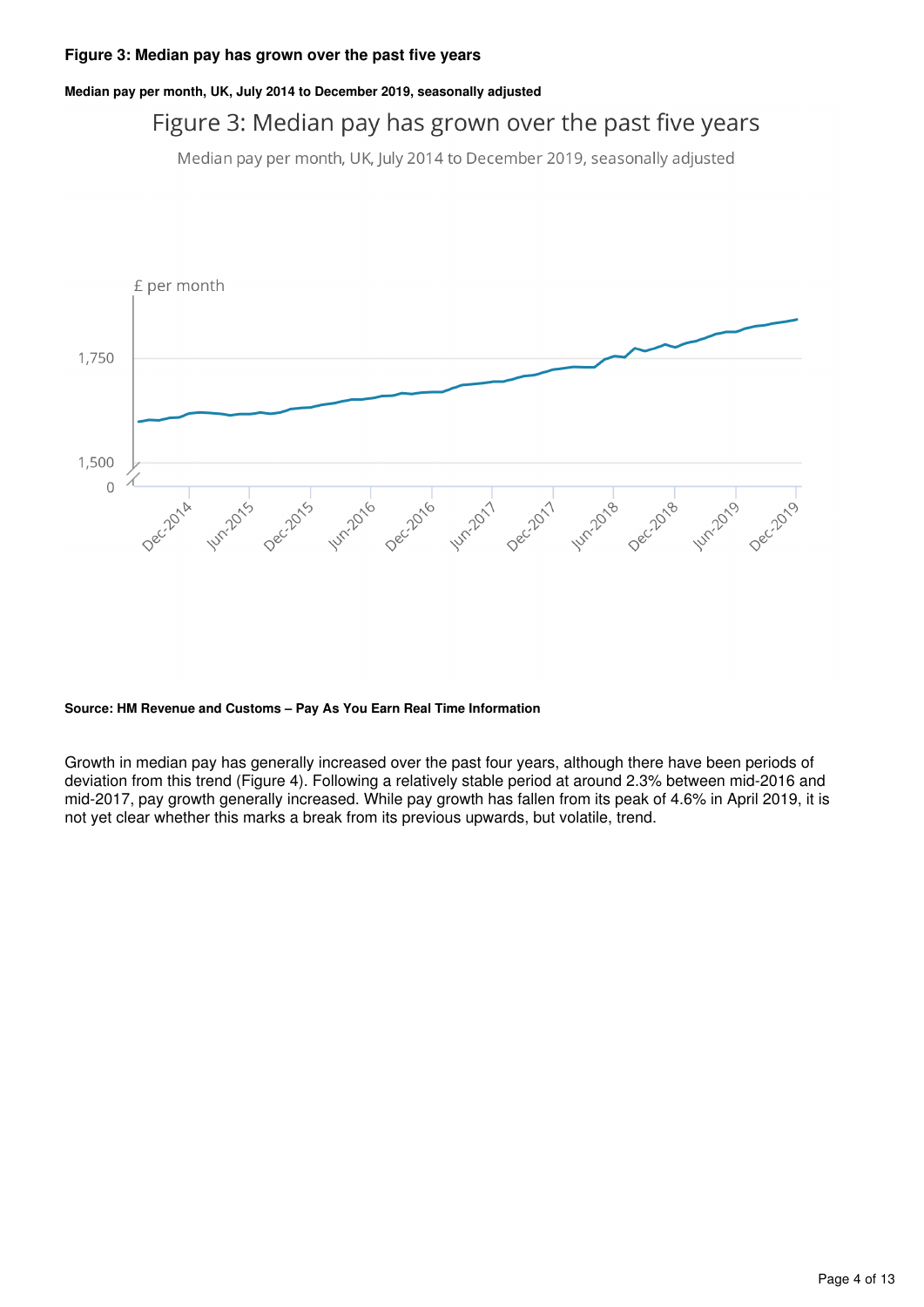#### **Figure 4: The rate of growth in median pay has generally increased over the past five years**

#### **Percentage change on same month in previous year, UK, July 2015 to December 2019, seasonally adjusted**

## Figure 4: The rate of growth in median pay has generally increased over the past five years

Percentage change on same month in previous year, UK, July 2015 to December 2019, seasonally adjusted



#### **Source: HM Revenue and Customs – Pay As You Earn Real Time Information**

#### **Notes:**

1. Percentage change has been calculated using unrounded figures

The regional figures in this bulletin are based on where employees live and not the location of their place of work. They are also based on three-month moving averages. Median pay across regions and nations of the UK in the three months to December ranged from £1,691 in Northern Ireland to £2,228 in London (Figure 5).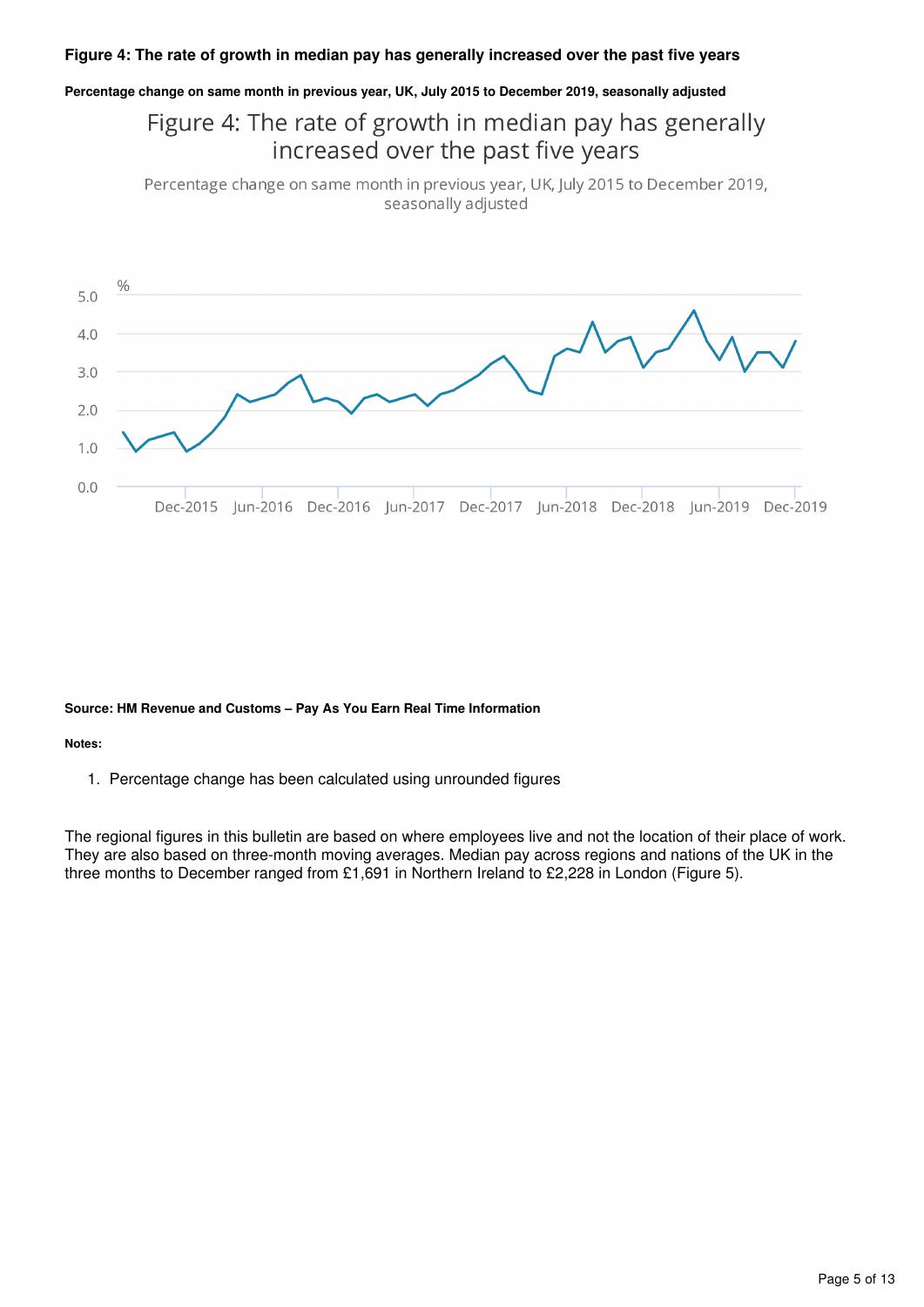#### **Figure 5: Median pay varies across the UK**

#### English regions, Scotland, Wales and Northern Ireland Median pay Three months to December 2019 London (LN) 2,228 South East (SE) 1,970 dian pay  $(E per month)^{1,2}$ East (EE) 1,891 2,000 Scotland (SC) 1.864 ,800<br>700, North West (NW) 1,741 West Midlands (WM) 1,738 East Midlands (EM) 1,733 South West (SW) 1,731 North East (NE) 1,725 Wales (WA) 1,717 Yorkshire and The Humber (YH) 1,707 Northern Ireland (NI) 1,691 2,500  $500$   $1,000$   $1,500$   $2,000$ Median pay (£ per month)<sup>1</sup> Source: HMRC licensed under the Open Government Licence v.3.0.<br>Contains OS data © Crown copyright 2020. Contains LPS Intellectual Property © Crown copyright and database right 2020.<br>This information is licensed under the t Graphic created by ONS Geography 1 Median pay is an average of the (seasonally adjusted) three months to December 2019.<br>2 The area of each circle symbol is proportional to its respective value of median pay (£ per month) in the relevant 3 month period. Ea

#### **Pounds per month, UK, three months to December 2019, seasonally adjusted**

**Source: HM Revenue and Customs – Pay As You Earn Real Time Information**

Compared with the same time last year, pay grew fastest in Scotland (3.9%) and slowest in Wales (2.7%) (Figure 6). Over the longer term, on average over the past five years, pay growth was highest in London (at an annualised rate of 2.8%) and slowest in the North East (2.3%).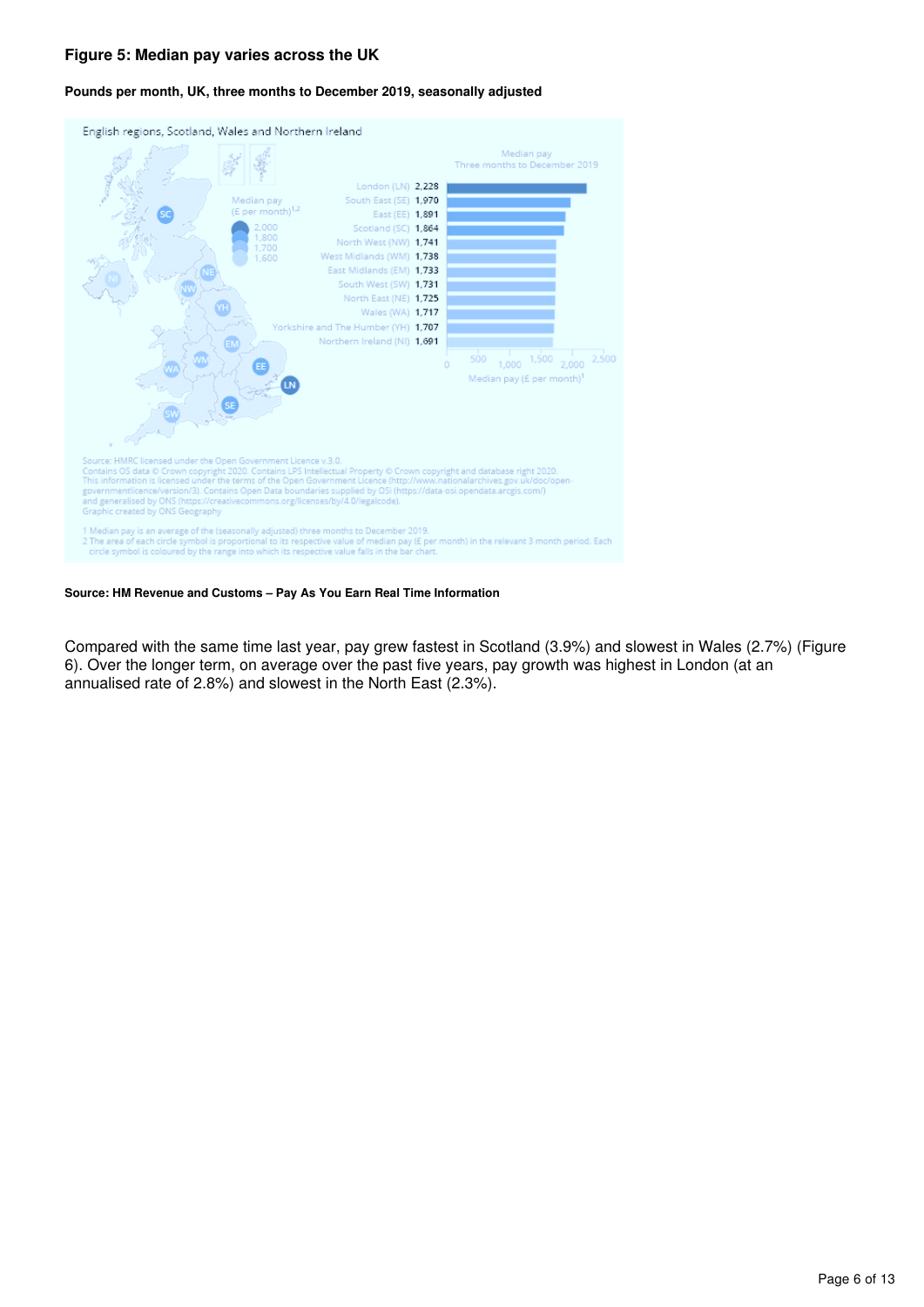#### **Figure 6: Median pay increased most in Scotland and least in Wales**

#### **Percentage change on same three months last year, UK, three months to December 2019, seasonally adjusted**



#### **Source: HM Revenue and Customs – Pay As You Earn Real Time Information**

#### **Notes:**

1. Percentage change has been calculated using unrounded figures.

## <span id="page-6-0"></span>**4 . Pay distribution**

In the three months to December 2019, the 10th percentile of the monthly pay distribution was £614, the 90th percentile was £4,413, and the 99th percentile was £12,536 (Figure 7). This means that 10% of paid employees earnt equal to or less than £614 per month, 90% earnt equal to or less than £4,413, and 99% earnt equal to or less than £12,536.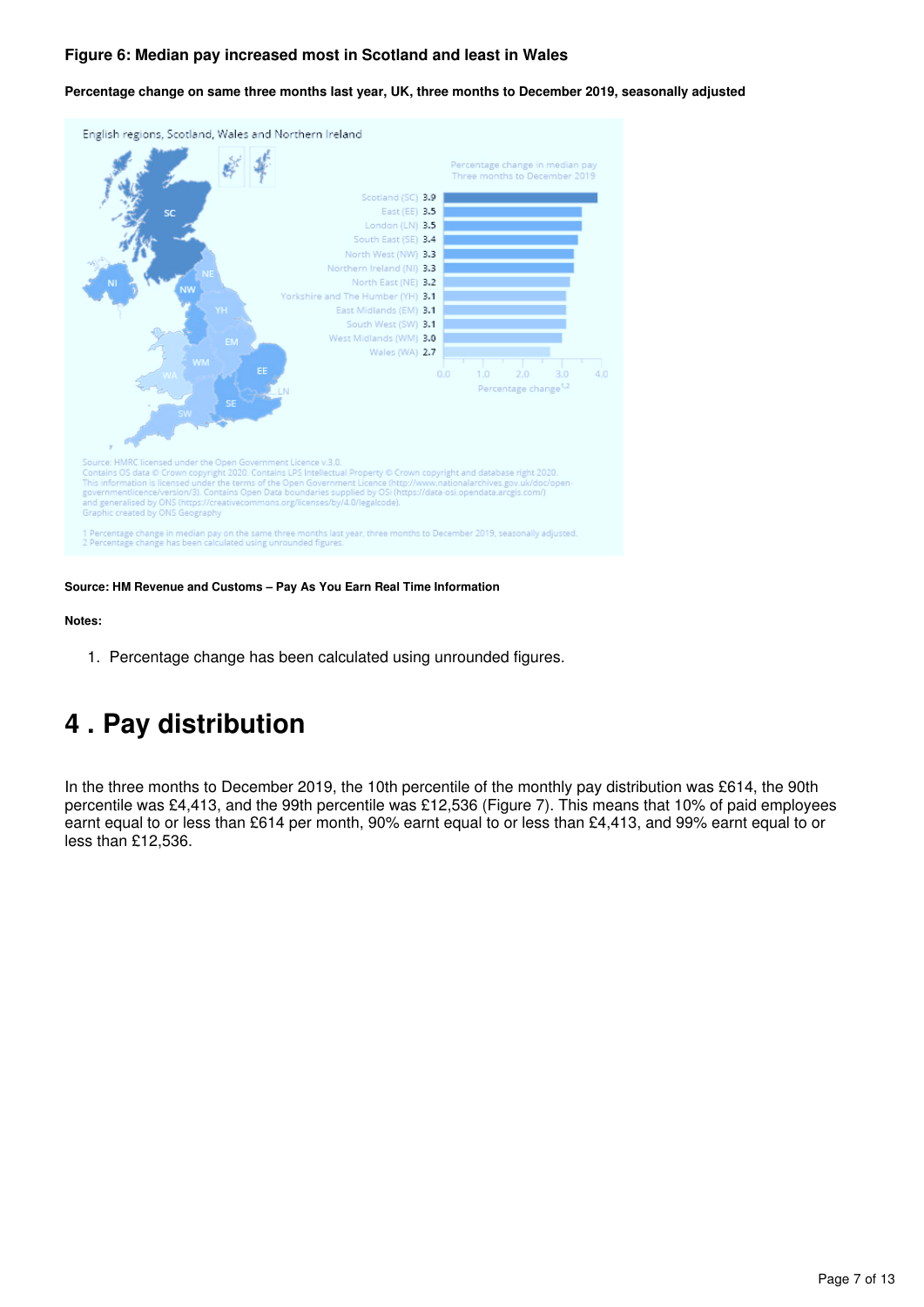#### **Figure 7: 10% of employees earn less than £614 per month and 90% earn less than £4,413 per month**

#### **£ per month, UK, three months to September 2014 to three months to December 2019, seasonally adjusted**

## Figure 7: 10% of employees earn less than £614 per month and 90% earn less than £4,413 per month

£ per month, UK, three months to September 2014 to three months to December 2019, seasonally adjusted



#### **Source: HM Revenue and Customs – Pay As You Earn Real Time Information**

Compared with the same time a year ago, of the percentiles we have analysed, pay growth was highest at the 25th percentile (4.2%) and lowest at the 10th percentile (2.5%).

When interpreting changes in the distribution over time, it can be useful to compare the level of percentiles relative to the median (that is, the amount of earnings in the middle of the distribution so that half of employees earn more and half earn less).

Figure 8 divides each percentile by the median, and then indexes these to 100 at the start of the series to better focus on their movements over time. Growth in these series reflects a percentile growing faster than median pay, while a fall in these series reflects a percentile growing slower than median pay.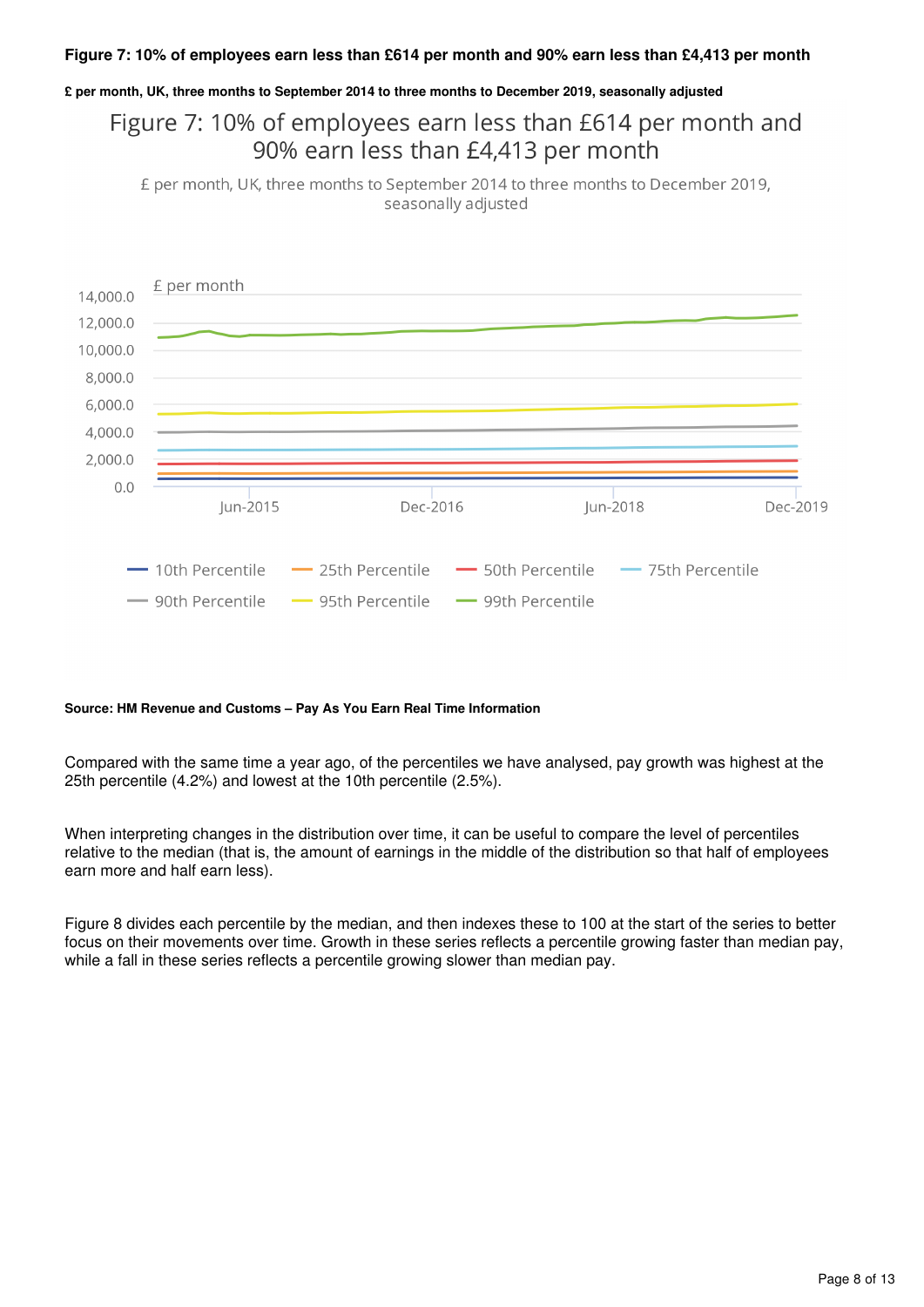#### **Figure 8: Since 2014, employees' pay has generally grown fastest at the low end of the pay distribution**

**Ratio of selected percentiles relative to the median, rolling three-month average, UK, three months to September 2014 to three months to December 2019 seasonally adjusted**

## Figure 8: Since 2014, employees' pay has generally grown fastest at the low end of the pay distribution

Ratio of selected percentiles relative to the median, rolling three-month average, UK, three months to September 2014 to three months to December 2019 seasonally adjusted



#### **Source: HM Revenue and Customs – Pay As You Earn Real Time Information**

The 10th and 25th percentiles of employees' pay have generally grown faster than median pay over the past five years, coinciding with the introduction of and increases to the National Living Wage (NLW)[.](https://www.gov.uk/national-minimum-wage-rates) However, since mid-2018, the 10th percentile and the median have grown at broadly the same pace, so their ratio has remained broadly constant. In line with the rest of this bulletin, Figure 8 includes only employees' pay and not other income such as from self-employment.

The ratio of the 90th percentile to the median has generally fallen, reflecting pay towards this high end of the distribution growing slightly slower than median pay. When focusing even further towards the high end of the distribution, pay at the 99th percentile has grown at a broadly similar pace to median pay.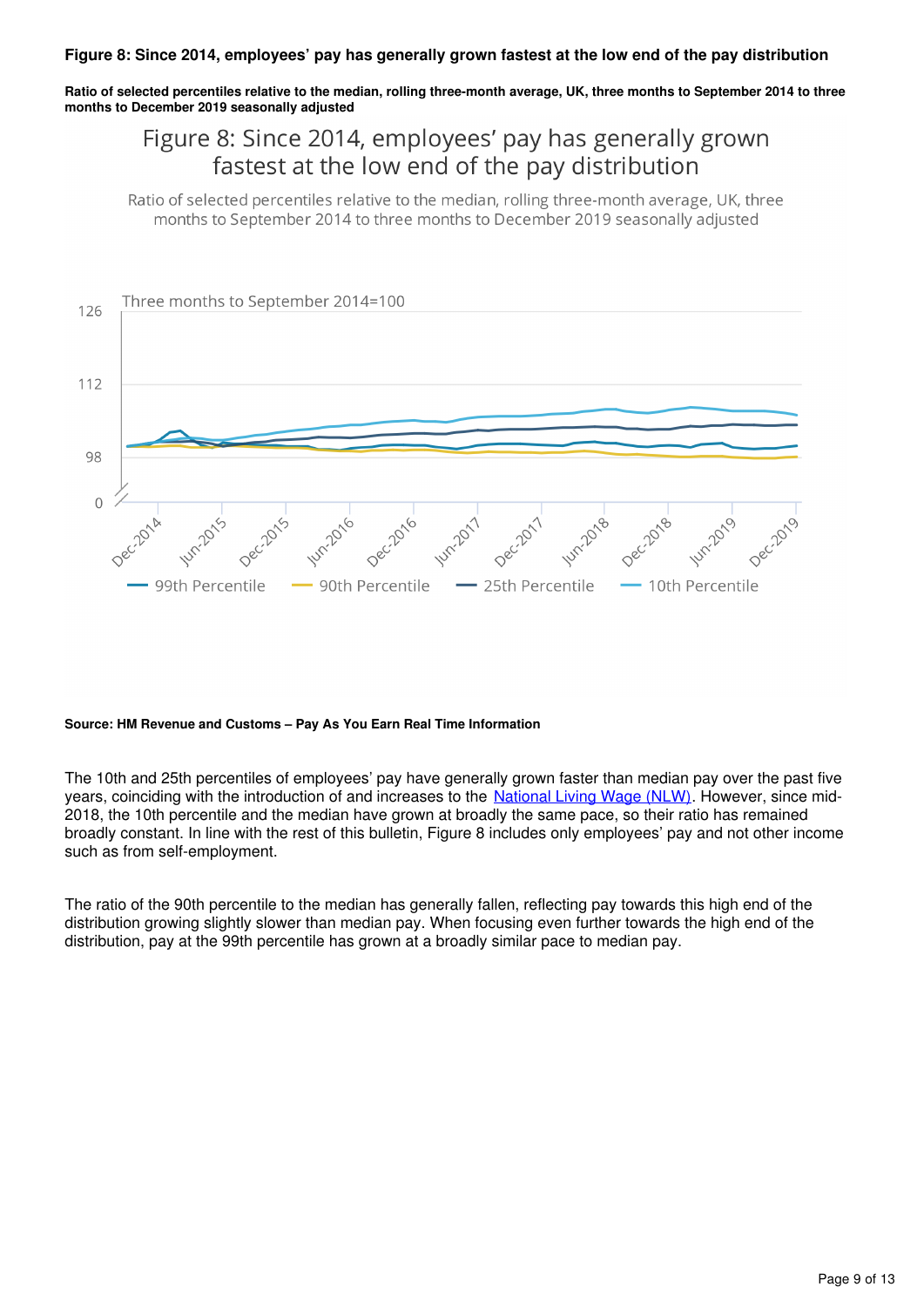## <span id="page-9-0"></span>**5 . Earnings and employment data**

[Real Time Information statistics reference table, seasonally adjusted](https://www.ons.gov.uk/employmentandlabourmarket/peopleinwork/earningsandworkinghours/datasets/realtimeinformationstatisticsreferencetableseasonallyadjusted)

Dataset | Released 18 February 2020

Employee counts and earnings data, including geographic and distributional breakdowns, from Pay As You Earn (PAYE) Real Time Information (RTI), seasonally adjusted.

[Real Time Information statistics reference table, non-seasonally adjusted](https://www.ons.gov.uk/employmentandlabourmarket/peopleinwork/earningsandworkinghours/datasets/realtimeinformationstatisticsreferencetablenonseasonallyadjusted)

Dataset | Released 18 February 2020

Employee counts and earnings data, including geographic and distributional breakdowns, from PAYE RTI, non-seasonally adjusted.

## <span id="page-9-1"></span>**6 . Glossary**

### **Median monthly pay**

Median monthly pay shows what a person in the middle of all employees would earn each month. The median pay is generally considered to be a more accurate reflection of the "average wage" because it discounts the extremes at either end of the scale.

### **National Minimum Wage and National Living Wage**

The National Minimum Wage (NMW) is a minimum amount per hour that most workers in the UK are entitled to be paid. There are different rates of minimum wage depending on a worker's age and whether they are an apprentice. The NMW applies to employees aged between 16 and 24 years. The government's National Living Wage (NLW) was introduced on 1 April 2016 and applies to employees aged 25 years and over.

On the Annual Survey of Hours and Earnings (ASHE) reference date in April 2019, the NMW and NLW rates were:

- £8.21 for employees aged 25 years and over
- £7.70 for employees aged 21 to 24 years
- £6.15 for employees aged 18 to 20 years
- £4.35 for employees aged 16 to 17 years
- £3.90 for apprentices aged 16 to 18 years and those aged 19 years or over who are in the first year of their apprenticeship

## **Pay As You Earn (PAYE)**

PAYE is the system employers and pension providers use to take Income Tax and National Insurance contributions before they pay wages or pensions to employees and pensioners. This publication relates to employees only and not pensioners. It was introduced in 1944 and is now the way most employees pay Income Tax in the UK.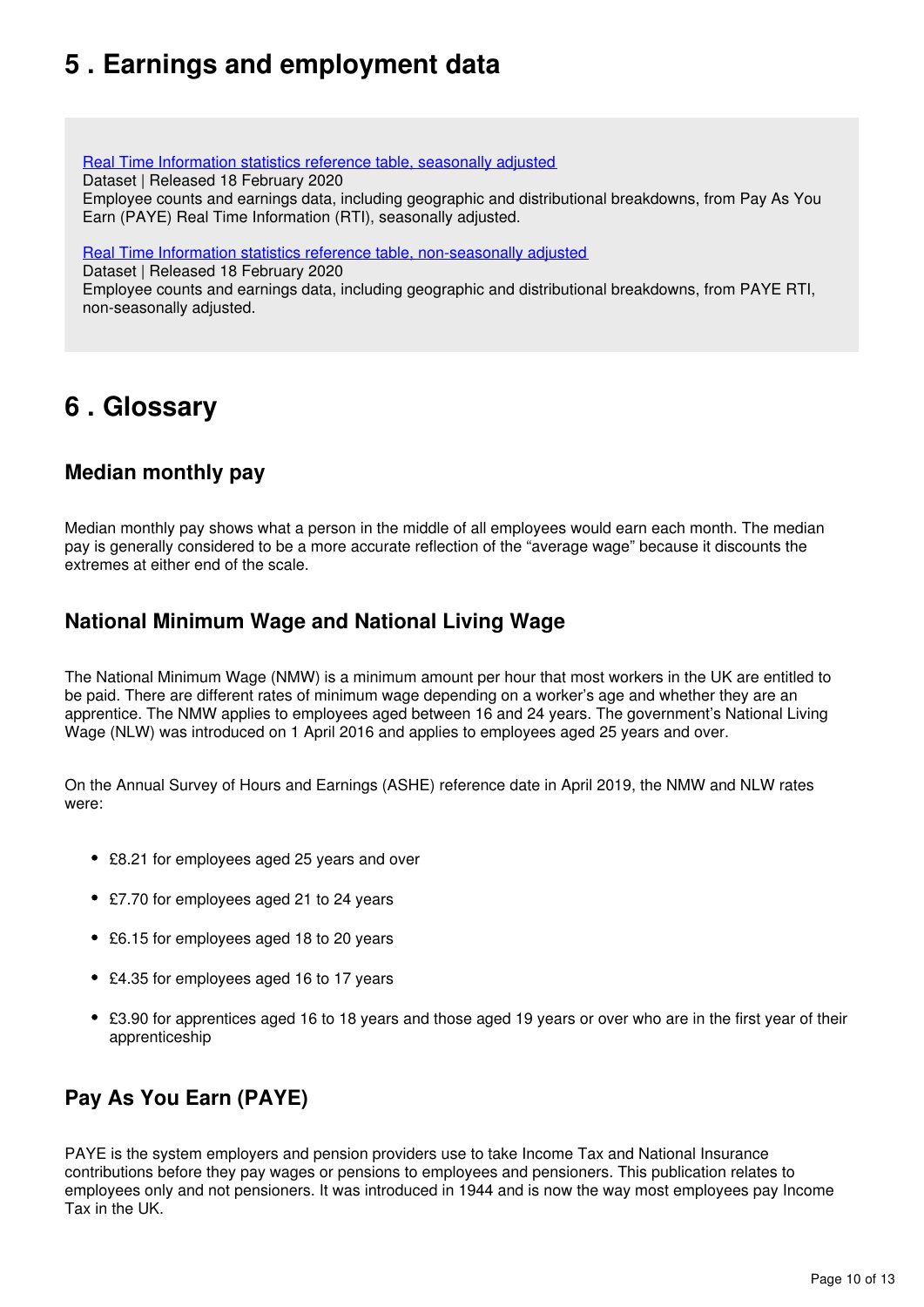## <span id="page-10-0"></span>**7 . Measuring the data**

### **Data source and collection**

The data for this release come from HM Revenue and Customs' (HMRC's) Pay As You Earn (PAYE) Real Time Information (RTI) system. It covers the whole population rather than a sample of people or companies, and it will allow for more detailed estimates of the population. The release is classed as [Experimental Statistics](https://www.ons.gov.uk/methodology/methodologytopicsandstatisticalconcepts/guidetoexperimentalstatistics) as the methodologies used to produce the statistics are still in their development phase. As a result, the series are subject to revisions.

### **Coverage**

This publication covers employees paid by employers only. It does not cover self-employment income or income from other sources such as pensions, property rental and investments. Where individuals have multiple sources of income, only income from employers is included.

The figures in this release are for the period July 2014 to December 2019 and are seasonally adjusted.

### **Upcoming changes**

Future bulletins are planned to include additional statistics, such as more detailed geographic breakdowns. The focus and timing of these will be informed by user feedback. Please email rtistatistics.enquiries@hmrc.gov.uk if you would like to offer feedback on how the contents can be improved in the future.

### **Methodology**

An accompanying article contains more information on the [calendarisation and imputation methodologies](https://www.ons.gov.uk/employmentandlabourmarket/peopleinwork/earningsandworkinghours/articles/newmethodsformonthlyearningsandemploymentestimatesfrompayasyouearnrealtimeinformationpayertidata/december2019) used in this bulletin, alongside comparisons with other earnings and employment statistics and possible quality improvements in the future.

## <span id="page-10-1"></span>**8 . Strengths and limitations**

HM Revenue and Customs (HMRC) grants pre-release access to [official statistics](https://www.statisticsauthority.gov.uk/about-the-authority/uk-statistical-system/types-of-official-statistics/) publications. As this is a joint release, and in accordance with the HMRC policy, pre-release access has been granted to a number of people to enable the preparation of a ministerial briefing. Further details, including [a list of those granted access](https://www.gov.uk/government/statistics/hmrc-statistics-pre-release-access-list), can be found on **HMRC's website**[.](https://www.gov.uk/government/organisations/hm-revenue-customs)

### **Experimental Statistics status**

This is a joint experimental release between HMRC and the Office for National Statistics (ONS). The existing monthly publications produced by the ONS remain the primary [National Statistics](https://www.statisticsauthority.gov.uk/about-the-authority/uk-statistical-system/types-of-official-statistics/) for the labour market. The intention is that these new statistics will also be updated on a monthly basis.

The release is classed as **[Experimental Statistics](https://www.ons.gov.uk/methodology/methodologytopicsandstatisticalconcepts/guidetoexperimentalstatistics)** as the methodologies used to produce the statistics are still in their development phase. This does not mean that the statistics are of low quality, but it does signify that the statistics are new and still being developed. As the methodologies are refined and improved, there may be revisions to these statistics.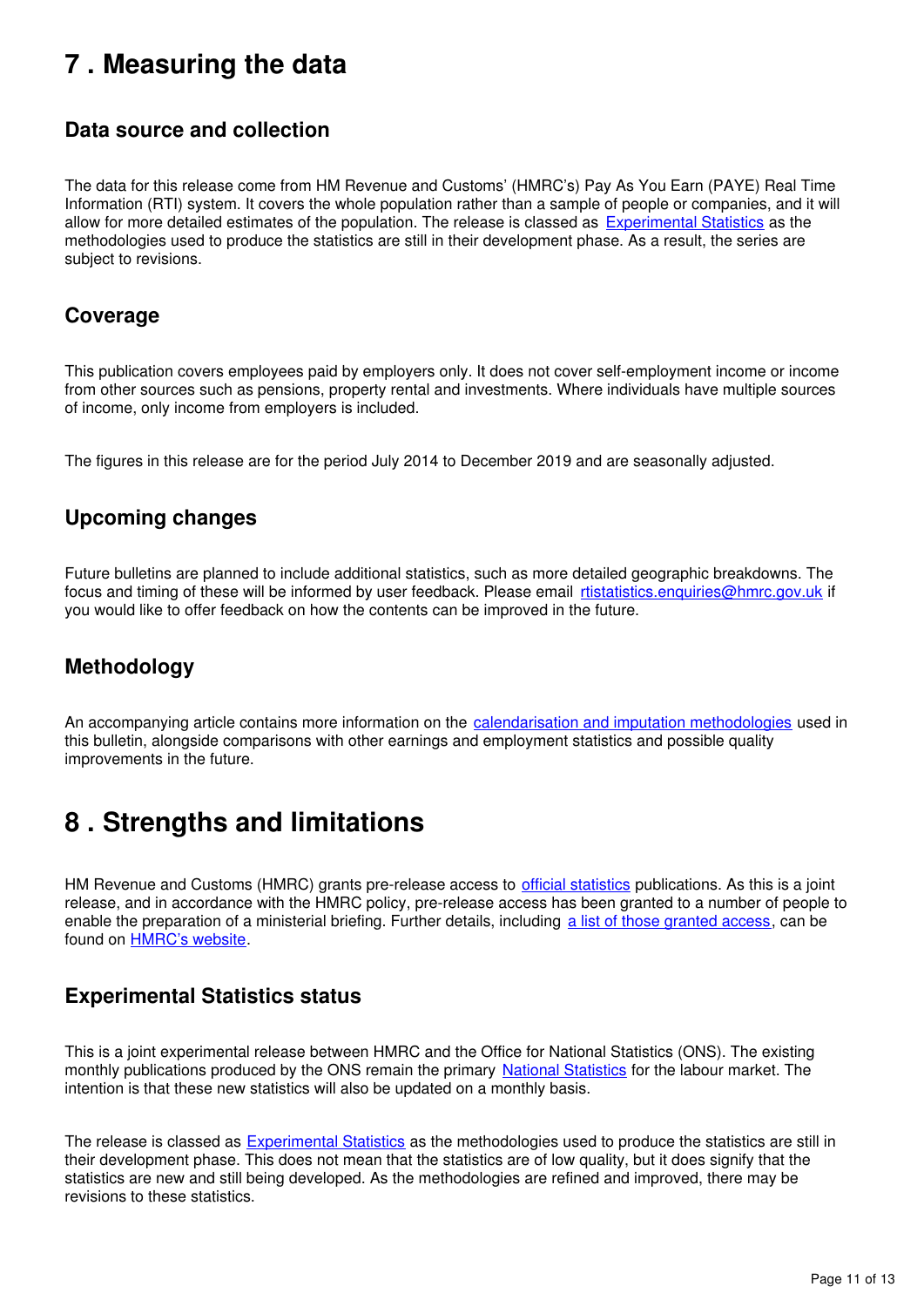Rather than waiting until the development work has been completed, the statistics are being published now to involve potential users in developing the statistics. We hope that this encourages users to provide us with their thoughts and suggestions of how useful the statistics are and what can be done to improve them. Comments can be sent by email to rtistatistics.enquiries@hmrc.gov.uk.

More information about Experimental Statistics[,](https://www.ons.gov.uk/methodology/methodologytopicsandstatisticalconcepts/guidetoexperimentalstatistics) including when they should be used and the differences between them and National Statistics, is available.

### **Strengths of the data**

As Pay As You Earn (PAYE) Real Time Information (RTI) data cover the whole population, rather than a sample of people or companies, we will be able to use this to produce estimates for geographic areas and other more detailed breakdowns of the population. At the moment, the methods for producing such breakdowns are under development and we expect to include further statistics in a future release. These statistics can help inform decision-making across the country. They also have the potential to provide more timely estimates than existing measures.

These statistics also have the potential to replace some of those based on surveys, which could reduce the burden on businesses needing to fill in statistical surveys.

### **Imputation and revisions**

A disadvantage of the calendarisation used is that the figures for pay and numbers of employees in month t depend on payments made in month t plus 1. This means only around 80% of the data used in the calculation on month t statistics are available at the end of each month.

Rather than wait until all those remaining payment returns have been received, we have decided to produce more timely measures of pay and numbers of employees by imputing the values for missing returns. The data on which the statistics are based were extracted at the end of January, which means around 1% to 2% of the pay in the latest month of these statistics is imputed. As a result, the figures in future releases will be updated as new payment returns are received, and the imputation payments can be replaced with actual data.

### **Differences compared with the Labour Force Survey and Average Weekly Earnings statistics**

Further information about the [methodology used and comparisons with](https://www.ons.gov.uk/employmentandlabourmarket/peopleinwork/earningsandworkinghours/articles/newmethodsformonthlyearningsandemploymentestimatesfrompayasyouearnrealtimeinformationpayertidata/december2019) the ONS's [Labour Force Survey](https://www.ons.gov.uk/surveys/informationforhouseholdsandindividuals/householdandindividualsurveys/labourforcesurvey) and [average weekly earnings](https://www.ons.gov.uk/employmentandlabourmarket/peopleinwork/employmentandemployeetypes/bulletins/averageweeklyearningsingreatbritain/latest) can be found in an accompanying article.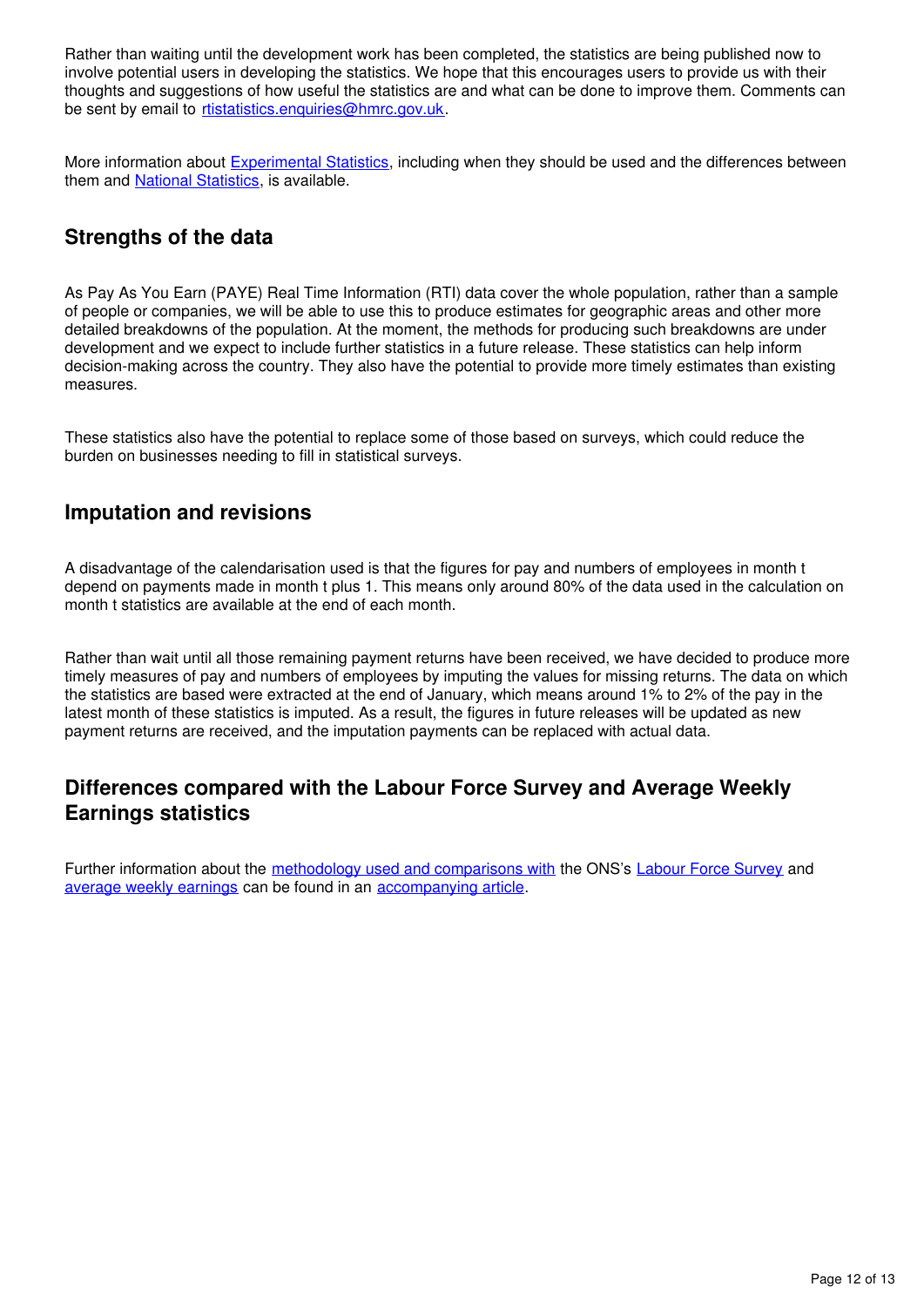## <span id="page-12-0"></span>**9 . Related links**

[Labour market overview: February 2020](https://www.ons.gov.uk/employmentandlabourmarket/peopleinwork/employmentandemployeetypes/bulletins/uklabourmarket/latest)

Bulletin | Released 18 February 2020

Estimates of employment, unemployment, economic inactivity and other employment-related statistics for the UK.

[Employment in the UK: February 2020](https://www.ons.gov.uk/employmentandlabourmarket/peopleinwork/employmentandemployeetypes/bulletins/employmentintheuk/latest)

Bulletin | Released 18 February 2020 Estimates of employment, unemployment and economic inactivity for the UK.

[Labour market economic commentary](https://www.ons.gov.uk/employmentandlabourmarket/peopleinwork/employmentandemployeetypes/articles/labourmarketeconomiccommentary/latest)

Article | Released 18 February 2020 Additional economic analysis of the latest UK labour market headline statistics and long-term trends.

[Regional labour market statistics in the UK: February 2020](https://www.ons.gov.uk/employmentandlabourmarket/peopleinwork/employmentandemployeetypes/bulletins/regionallabourmarket/latest)

Bulletin | Released 18 February 2020 Regional breakdowns of changes in UK employment, unemployment and economic inactivity.

[Earnings and Employment Statistics from Pay As You Earn Real Time Information: Experimental Statistics](https://www.gov.uk/government/statistics/uk-real-time-information-experimental-statistics) Bulletin | Released 18 February 2020

Previously published employee and earnings statistics from PAYE RTI, based on a different methodology.

[Average weekly earnings in Great Britain: February 2020](https://www.ons.gov.uk/employmentandlabourmarket/peopleinwork/employmentandemployeetypes/bulletins/averageweeklyearningsingreatbritain/latest)

Bulletin | Released 18 February 2020

Estimates of growth in earnings for employees before tax and other deductions from pay.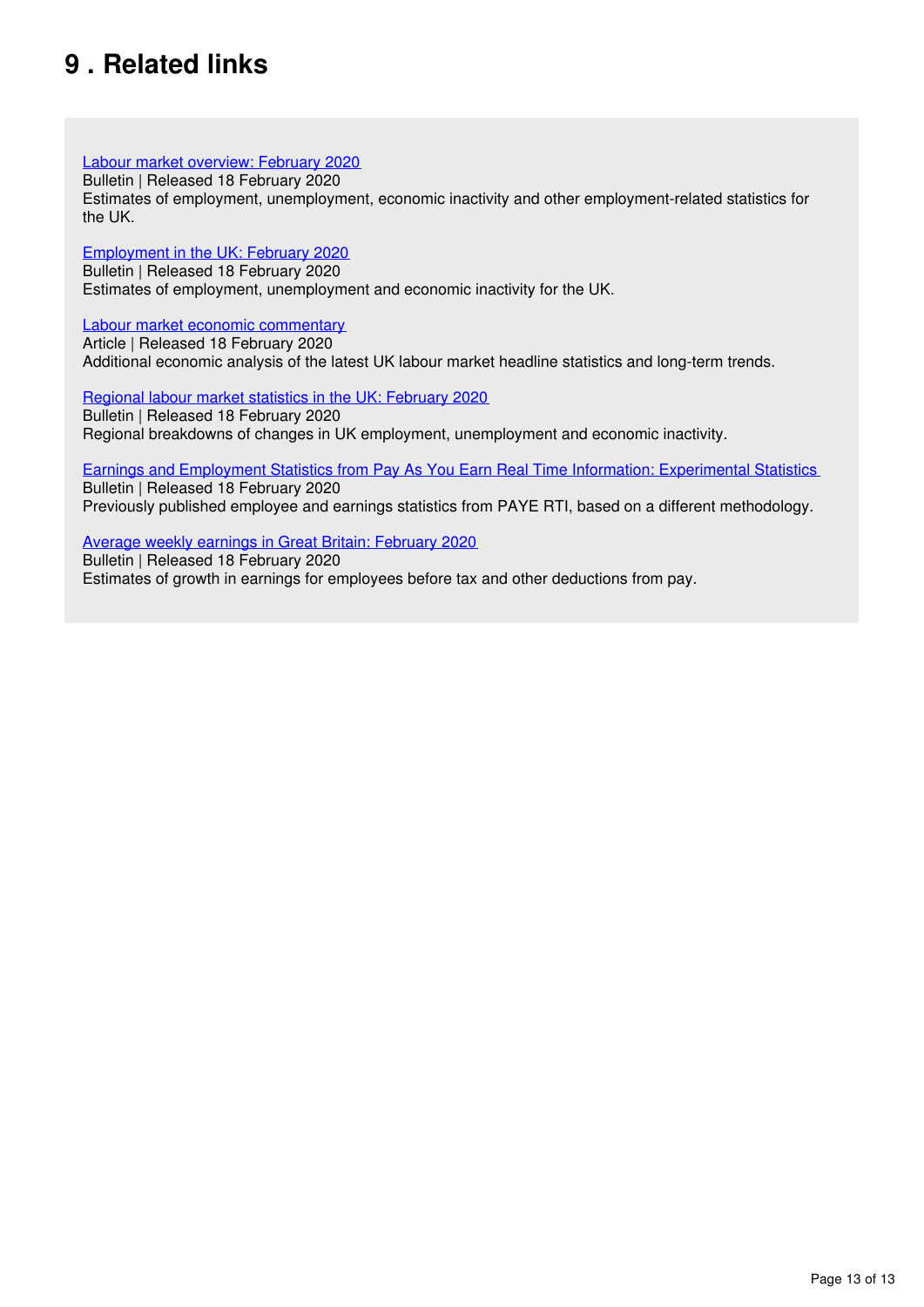## PAID EMPLOYEES

### 1 Paid Employee counts from PAYE RTI

|                  | UK, All industries, Seasonally adjusted |
|------------------|-----------------------------------------|
| Period           | Paid employees                          |
| December 2014    | 27,004                                  |
| December 2015    | 27,691                                  |
| December 2016    | 28,088                                  |
| December 2017    | 28,451                                  |
| December 2018    | 28,731                                  |
| January 2019     | 28,772                                  |
| February 2019    | 28,808                                  |
| March 2019       | 28,854                                  |
| April 2019       | 28,858                                  |
| May 2019         | 28,870                                  |
| June 2019        | 28,880                                  |
| <b>July 2019</b> | 28,873                                  |
| August 2019      | 28,925                                  |
| September 2019   | 28,958                                  |
| October 2019     | 28,983                                  |
| November 2019    | 29,010                                  |
| December 2019    | 29,060                                  |
| Change on year   | 329                                     |
| Change %         | 1.1                                     |

Source: PAYE RTI

1. The number of paid employees here is defined as the number of people receiving paid renumeration included in PAYE RTI for work done in the reference period. It also includes people receiving renumeration for the reference period who have not done work but are an employee - such as those on paid leave. Values for the month are an average of employee counts in each day of the month. It is a measure of people who are paid employees, as opposed to a measure of employee jobs.

2. These statistics include only individuals paid through PAYE and do not cover other sources of income such as from pensions, self-employment or investments.

3. PAYE covers occupational pension income as well as employment. In these tables pension income is excluded.

4. Incomes are allocated to regions and countries according to the residence of the recipient.

5. These data include imputation for payments not yet received by HMRC which would relate to the respective work periods

6. Figures have been rounded to the nearest unit. Change and growth calculations have been made on unrounded data, and then rounded.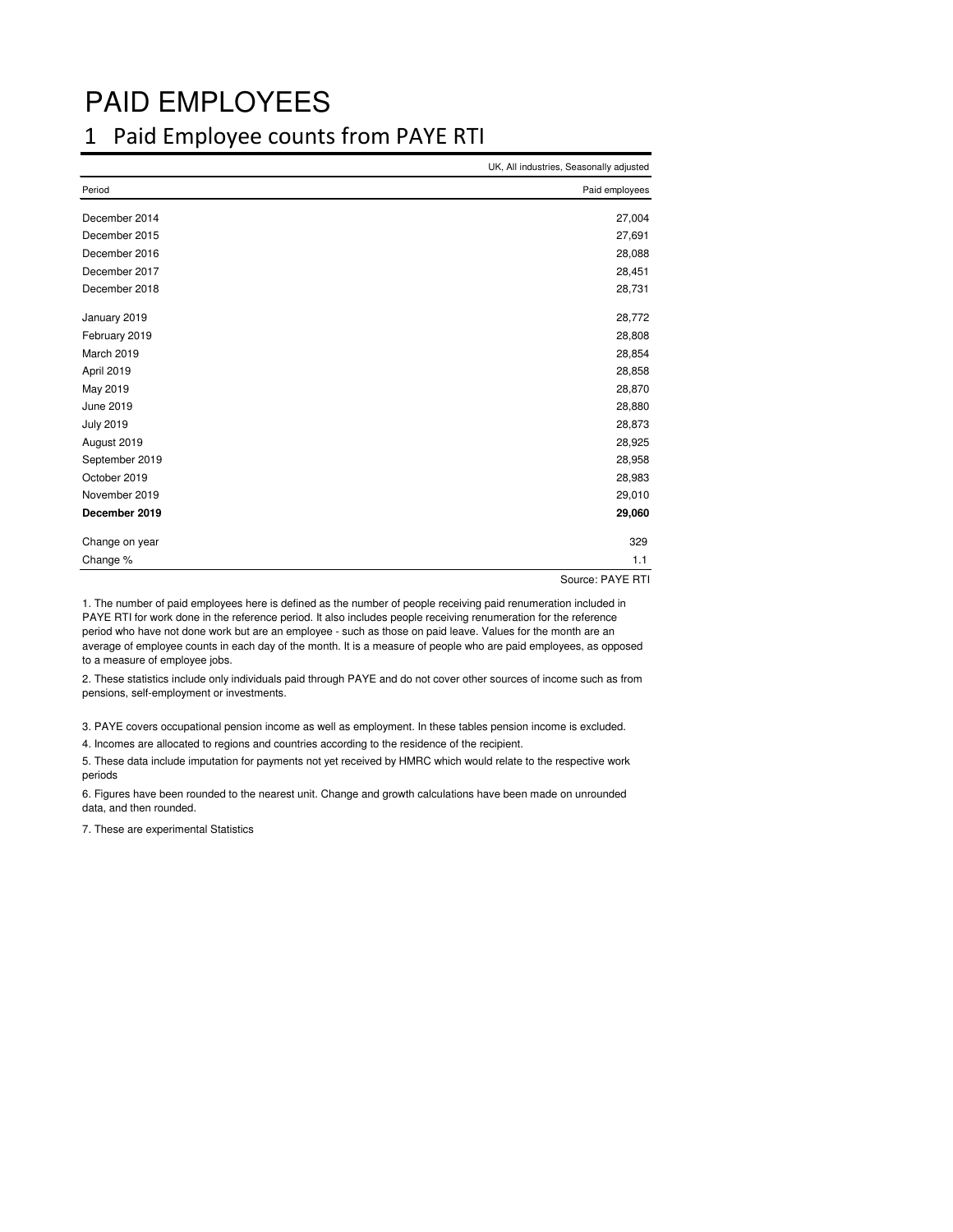## MEDIAN PAY

### 2 Median monthly Pay from PAYE RTI

|                  | £ per month                             |
|------------------|-----------------------------------------|
|                  | UK, All industries, Seasonally adjusted |
| Period           | Median Pay                              |
| December 2014    | 1,617                                   |
| December 2015    | 1,631                                   |
| December 2016    | 1,668                                   |
| December 2017    | 1,722                                   |
| December 2018    | 1,775                                   |
| January 2019     | 1,785                                   |
| February 2019    | 1,790                                   |
| March 2019       | 1,798                                   |
| April 2019       | 1,807                                   |
| May 2019         | 1,812                                   |
| June 2019        | 1,812                                   |
| <b>July 2019</b> | 1,821                                   |
| August 2019      | 1,826                                   |
| September 2019   | 1,829                                   |
| October 2019     | 1,834                                   |
| November 2019    | 1,837                                   |
| December 2019    | 1,842                                   |
| Change on year   | 67                                      |
| Change %         | 3.8                                     |
|                  | Source: PAYE RTI                        |

1. The number of paid employees here is defined as the number of people receiving paid renumeration included in PAYE RTI for work done in the reference period. It also includes people receiving renumeration for the reference period who have not done work but are an employee - such as those on paid leave. Values for the month are an average of employee counts in each day of the month. It is a measure of people who are paid employees, as opposed to a measure of employee jobs.

2. These statistics include only individuals paid through PAYE and do not cover other sources of income such as from pensions, self-employment or investments.

3. PAYE covers occupational pension income as well as employment. In these tables pension income is excluded.

4. Incomes are allocated to regions and countries according to the residence of the recipient.

5. These data include imputation for payments not yet received by HMRC which would relate to the respective work periods

6. Figures have been rounded to the nearest £. Change and growth calculations have been made on unrounded data, and then rounded.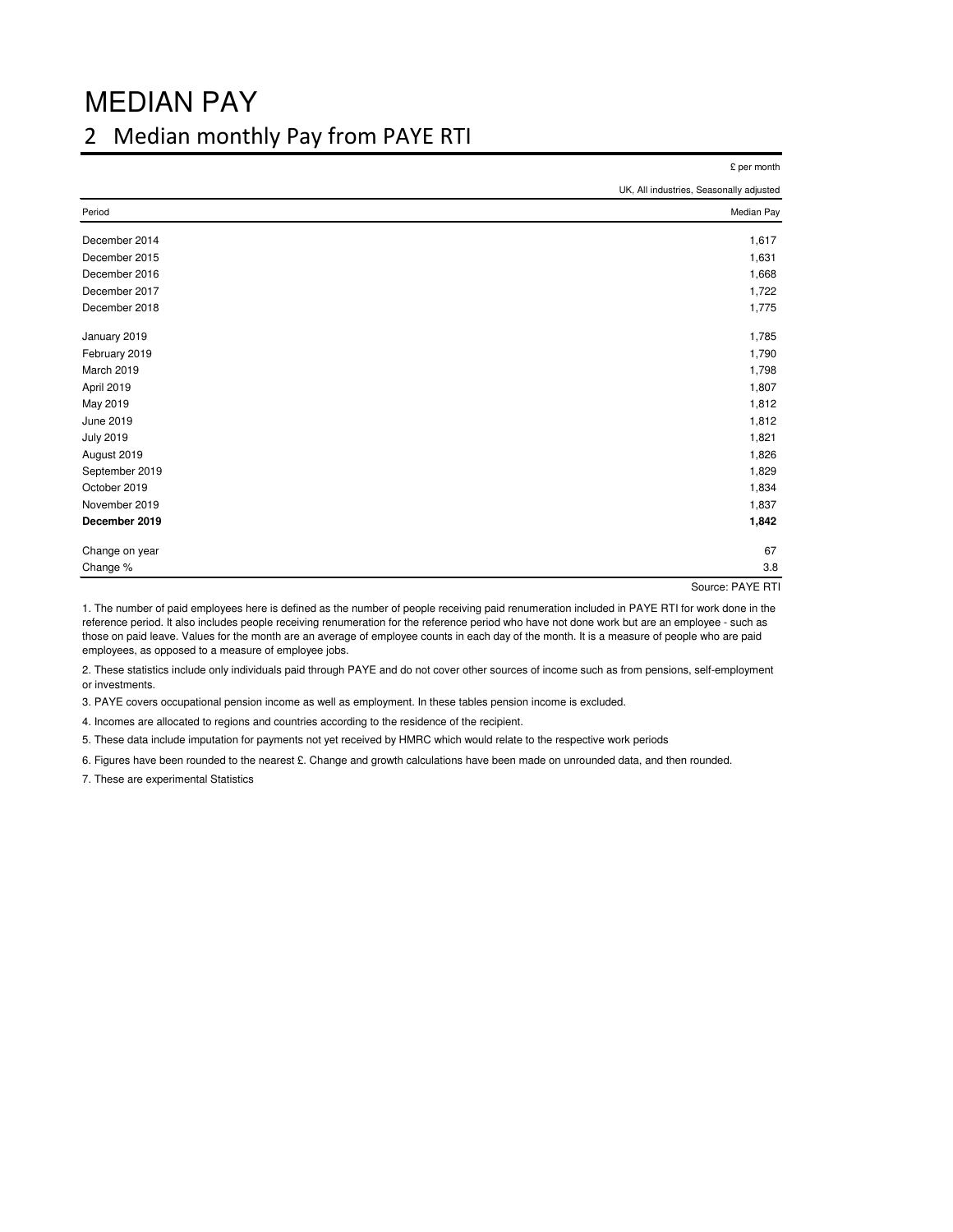# REGIONAL PAY

## 3 Regional median monthly Pay from PAYE RTI

|                          |                               |                | £ per month, 3 month moving average          |
|--------------------------|-------------------------------|----------------|----------------------------------------------|
|                          |                               |                | UK, All industries, Seasonally adjusted      |
| Area name                | Three months to December 2019 | Change on Year | Change %                                     |
| North East               | 1,725                         | 53             | 3.2                                          |
| North West               | 1,741                         | 55             | 3.3                                          |
| Yorkshire and the Humber | 1,707                         | 52             | 3.1                                          |
| East Midlands            | 1,733                         | 53             | 3.1                                          |
| <b>West Midlands</b>     | 1,738                         | 51             | 3.0                                          |
| East of England          | 1,891                         | 63             | 3.5                                          |
| London                   | 2,228                         | 74             | 3.5                                          |
| South East               | 1,970                         | 65             | 3.4                                          |
| South West               | 1,731                         | 53             | 3.1                                          |
| Wales                    | 1,717                         | 46             | 2.7                                          |
| Scotland                 | 1,864                         | 69             | 3.9                                          |
| Northern Ireland         | 1,691                         | 54             | 3.3                                          |
|                          |                               |                | $\sim$<br>$\sim$ $\sim$ $\sim$ $\sim$ $\sim$ |

Source: PAYE RTI

1. The number of paid employees here is defined as the number of people receiving paid renumeration included in PAYE RTI for work done in the reference period. It also includes people receiving renumeration for the reference period who have not done work but are an employee - such as those on paid leave. Values for the month are an average of employee counts in each day of the month. It is a measure of people who are paid employees, as opposed to a measure of employee jobs.

2. These statistics include only individuals paid through PAYE and do not cover other sources of income such as from pensions, self-employment or investments.

3. PAYE covers occupational pension income as well as employment. In these tables pension income is excluded.

4. Incomes are allocated to regions and countries according to the residence of the recipient.

5. These data include imputation for payments not yet received by HMRC which would relate to the respective work periods

6. Figures have been rounded to the nearest £. Change and growth calculations have been made on unrounded data, and then rounded.